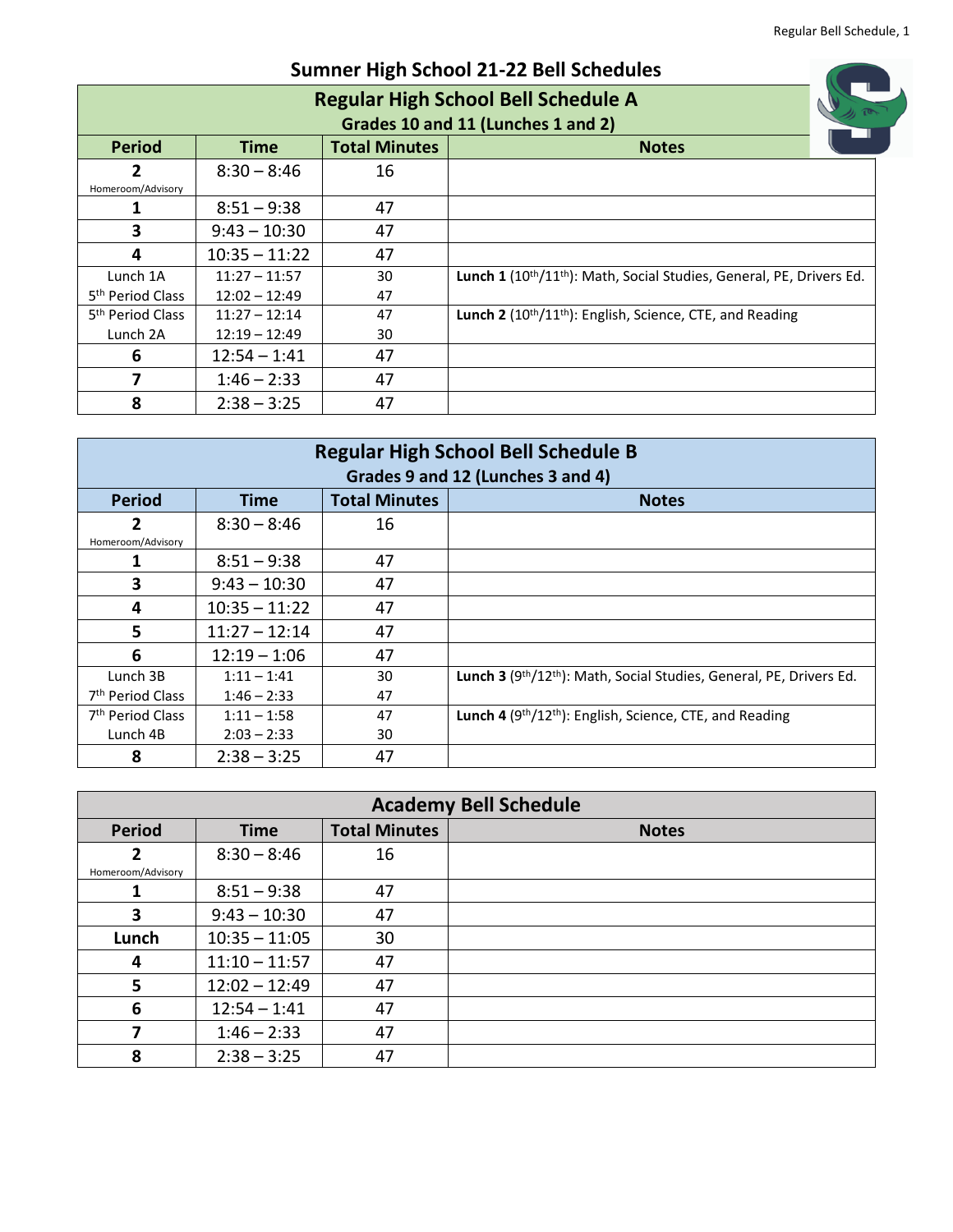1

| <b>Sumner High School 21-22 Bell Schedules</b> |                                                  |                      |                                                                                               |  |  |  |
|------------------------------------------------|--------------------------------------------------|----------------------|-----------------------------------------------------------------------------------------------|--|--|--|
|                                                | <b>Early Release High School Bell Schedule A</b> |                      |                                                                                               |  |  |  |
|                                                |                                                  |                      | Grades 10 and 11 (Lunches 1 and 2)                                                            |  |  |  |
| <b>Period</b>                                  | Time                                             | <b>Total Minutes</b> | <b>Notes</b>                                                                                  |  |  |  |
| 2                                              | $8:30 - 8:42$                                    | 12                   |                                                                                               |  |  |  |
| Homeroom/Advisory                              |                                                  |                      |                                                                                               |  |  |  |
|                                                | $8:47 - 9:26$                                    | 39                   |                                                                                               |  |  |  |
| 3                                              | $9:31 - 10:10$                                   | 39                   |                                                                                               |  |  |  |
| 4                                              | $10:15 - 10:54$                                  | 39                   |                                                                                               |  |  |  |
| Lunch 1A                                       | $10:59 - 11:29$                                  | 30                   | Lunch 1 (10 <sup>th</sup> /11 <sup>th</sup> ): Math, Social Studies, General, PE, Drivers Ed. |  |  |  |
| 5 <sup>th</sup> Period Class                   | $11:34 - 12:13$                                  | 39                   |                                                                                               |  |  |  |
| 5 <sup>th</sup> Period Class                   | $10:59 - 11:38$                                  | 39                   | Lunch 2 (10 <sup>th</sup> /11 <sup>th</sup> ): English, Science, CTE, and Reading             |  |  |  |
| Lunch 2A                                       | $11:43 - 12:13$                                  | 30                   |                                                                                               |  |  |  |
| 6                                              | $12:18 - 12:57$                                  | 39                   |                                                                                               |  |  |  |
|                                                | $1:02 - 1:41$                                    | 39                   |                                                                                               |  |  |  |
| 8                                              | $1:46 - 2:25$                                    | 39                   |                                                                                               |  |  |  |

| <b>Early Release High School Bell Schedule B</b><br>Grades 9 and 12 (Lunches 3 and 4) |                 |                      |                                                                    |  |
|---------------------------------------------------------------------------------------|-----------------|----------------------|--------------------------------------------------------------------|--|
| <b>Period</b>                                                                         | <b>Time</b>     | <b>Total Minutes</b> | <b>Notes</b>                                                       |  |
| 2<br>Homeroom/Advisory                                                                | $8:30 - 8:42$   | 12                   |                                                                    |  |
|                                                                                       | $8:47 - 9:26$   | 39                   |                                                                    |  |
| 3                                                                                     | $9:31 - 10:10$  | 39                   |                                                                    |  |
| 4                                                                                     | $10:15 - 10:54$ | 39                   |                                                                    |  |
| 5                                                                                     | $10:59 - 11:38$ | 39                   |                                                                    |  |
| 6                                                                                     | $11:43 - 12:22$ | 39                   |                                                                    |  |
| Lunch 3B                                                                              | $12:27 - 12:57$ | 30                   | Lunch 3 (9th/12th): Math, Social Studies, General, PE, Drivers Ed. |  |
| 7 <sup>th</sup> Period Class                                                          | $1:02 - 1:41$   | 39                   |                                                                    |  |
| 7 <sup>th</sup> Period Class                                                          | $12:27 - 1:06$  | 39                   | Lunch 4 (9th/12th): English, Science, CTE, and Reading             |  |
| Lunch 4B                                                                              | $1:11 - 1:41$   | 30                   |                                                                    |  |
| 8                                                                                     | $1:46 - 2:25$   | 39                   |                                                                    |  |

| <b>Early Release Academy Bell Schedule</b> |                 |                      |              |  |
|--------------------------------------------|-----------------|----------------------|--------------|--|
| <b>Period</b>                              | <b>Time</b>     | <b>Total Minutes</b> | <b>Notes</b> |  |
| $\mathbf{2}$                               | $8:30 - 8:42$   | 12                   |              |  |
| Homeroom/Advisory                          |                 |                      |              |  |
|                                            | $8:47 - 9:26$   | 39                   |              |  |
| 3                                          | $9:31 - 10:10$  | 39                   |              |  |
| Lunch                                      | $10:15 - 10:45$ | 30                   |              |  |
| 4                                          | $10:50 - 11:29$ | 39                   |              |  |
| 5                                          | $11:34 - 12:13$ | 39                   |              |  |
| 6                                          | $12:18 - 12:57$ | 39                   |              |  |
|                                            | $1:02 - 1:41$   | 39                   |              |  |
| 8                                          | $1:46 - 2:25$   | 39                   |              |  |